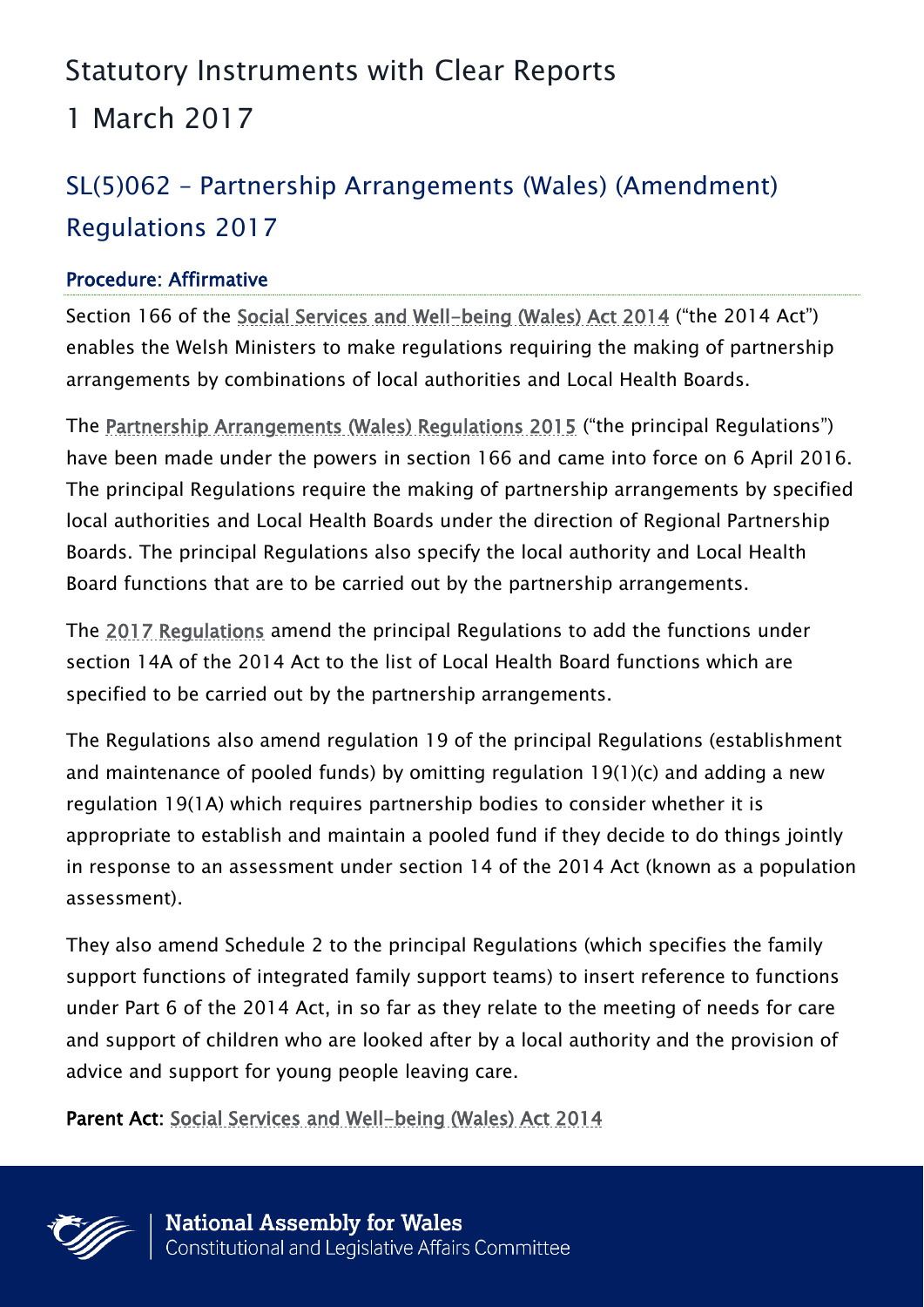#### Coming into force date: Not stated

# SL(5)063 – The Non-Domestic Rating (Demand Notices) (Wales) Regulations 2017

#### Procedure: Negative

These [Regulations](http://www.senedd.assembly.wales/mgIssueHistoryHome.aspx?IId=17266) provide for the contents of non-domestic rates demand notices which are served by billing authorities in Wales, and for the information that must accompany a demand notice served by them. These Regulations apply in relation to demand notices issued in respect of financial years beginning on or after 1 April 2017.

Parent Act: [Local Government Finance Act 1988](http://www.legislation.gov.uk/ukpga/1988/41/contents)

Date Made: 8 February 2017

Date Laid: 10 February 2017

Coming into force date: 13 March 2017

## SL(5)064 – The Social Care Wales (Proceedings before Panels) (Amendment) Regulations 2017

#### Procedure: Negative

These [Regulations](http://www.senedd.assembly.wales/mgIssueHistoryHome.aspx?IId=17273) amend the [Social Care Wales \(Proceedings before Panels\)](http://senedd.assembly.wales/mgIssueHistoryHome.aspx?IId=16520)  [Regulations 2016](http://senedd.assembly.wales/mgIssueHistoryHome.aspx?IId=16520) ("the 2016 Regulations").

Regulations 10, 23 and 34 of the 2016 Regulations are amended to enable Social Care Wales to apply through the Civil Procedure Rules to the High Court or County Court for a witness summons. The amendment is made in relation to a registration appeals panel, a fitness to practise panel and an interim orders panel.

Parent Act: [Regulation and Inspection of Social Care \(Wales\) Act 2016](http://www.legislation.gov.uk/anaw/2016/2/contents)

Date Made: 7 February 2017

Date Laid: 14 February 2017

Coming into force date: 3 April 2017